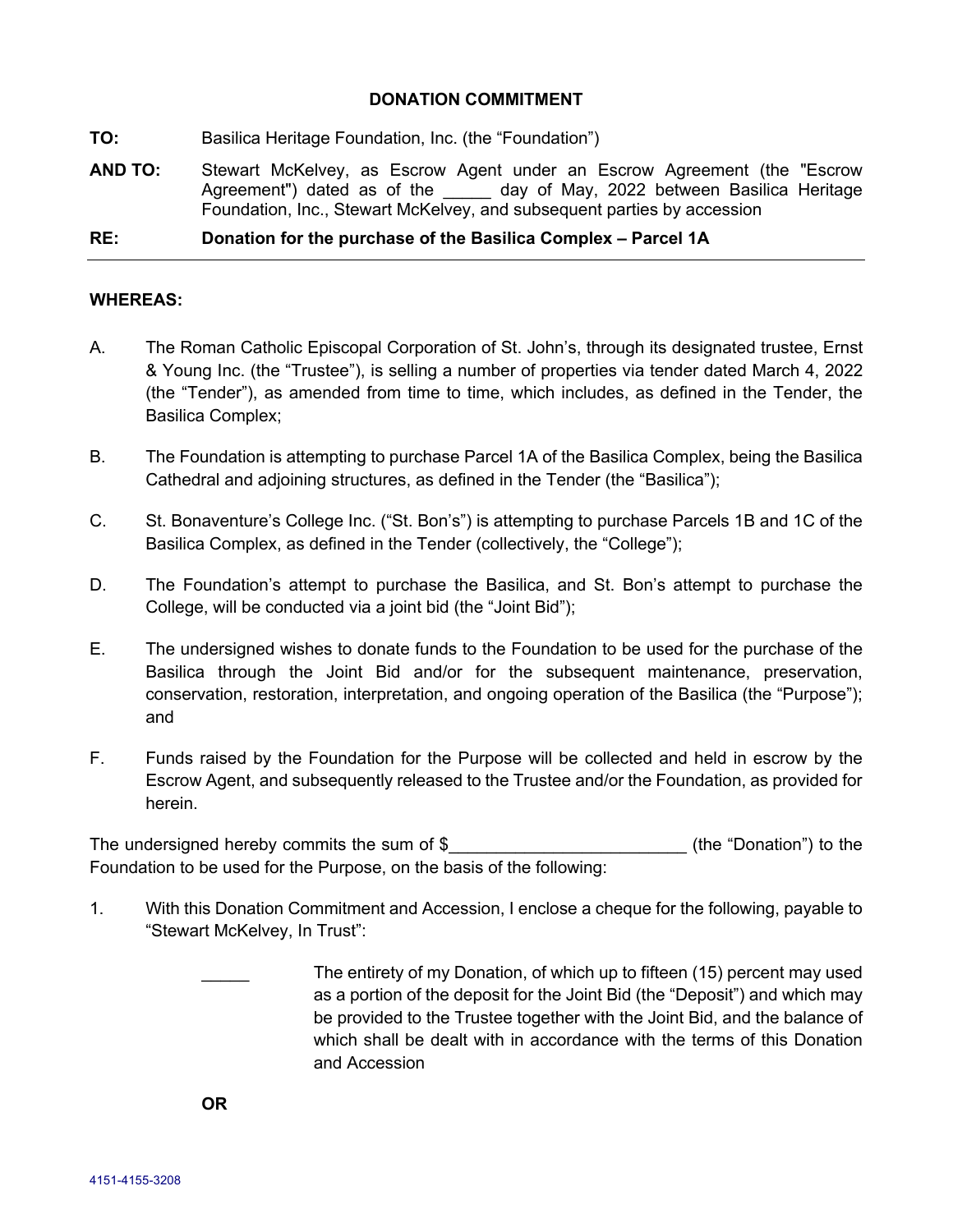Fifteen (15) percent of my Donation, which may be used as a portion of the Deposit and which may be provided to the Trustee together with the Joint Bid;

In the event that the Joint Bid is unsuccessful, and upon the return of the Deposit from the Trustee to the Escrow Agent, any portion of my Donation which has been delivered to the Escrow Agent shall be returned to me.

In such a circumstance, the Escrow Agent may return the funds to the following address:

| Address:   |  |
|------------|--|
|            |  |
|            |  |
| Attention: |  |
| Phone:     |  |
| Email:     |  |

Alternatively, the Escrow Agent may contact the undersigned for further instructions.

- 2. The undersigned acknowledges and agrees that the Donation is irrevocable, will be held in escrow by Stewart McKelvey for the benefit of the Foundation and shall only be returned to the undersigned if the Joint Bid is unsuccessful.
- 3. In the event that the Joint Bid is successful, I hereby covenant and agree to deliver to the Escrow Agent any portion of my Donation which I have not yet delivered to the Escrow Agent.
- 4. The undersigned hereby authorizes and irrevocably directs the Escrow Agent to pay all or any portion of my Donation directly to the Trustee and/or to the Foundation, as may be required to bid on and/or purchase the Basilica as contemplated by the Joint Bid, and/or for the maintenance, preservation, conservation, restoration, interpretation, and ongoing operation of the Basilica, should the Foundation acquire the Basilica.
- 5. The undersigned acknowledges having received and read a copy of the Escrow Agreement. The undersigned has received the opportunity to obtain independent legal advice in respect of the Donation and the Escrow Agreement.
- 6. The undersigned agrees that it shall be bound by the terms and conditions of the Escrow Agreement and the conditions shall enure to the benefit of and be binding upon its heirs, executors, administrators, legal and personal representatives, successors and permitted assigns. The undersigned agrees further that the Escrow Agent shall hold the Donation pursuant to the terms and conditions of the Escrow Agreement.